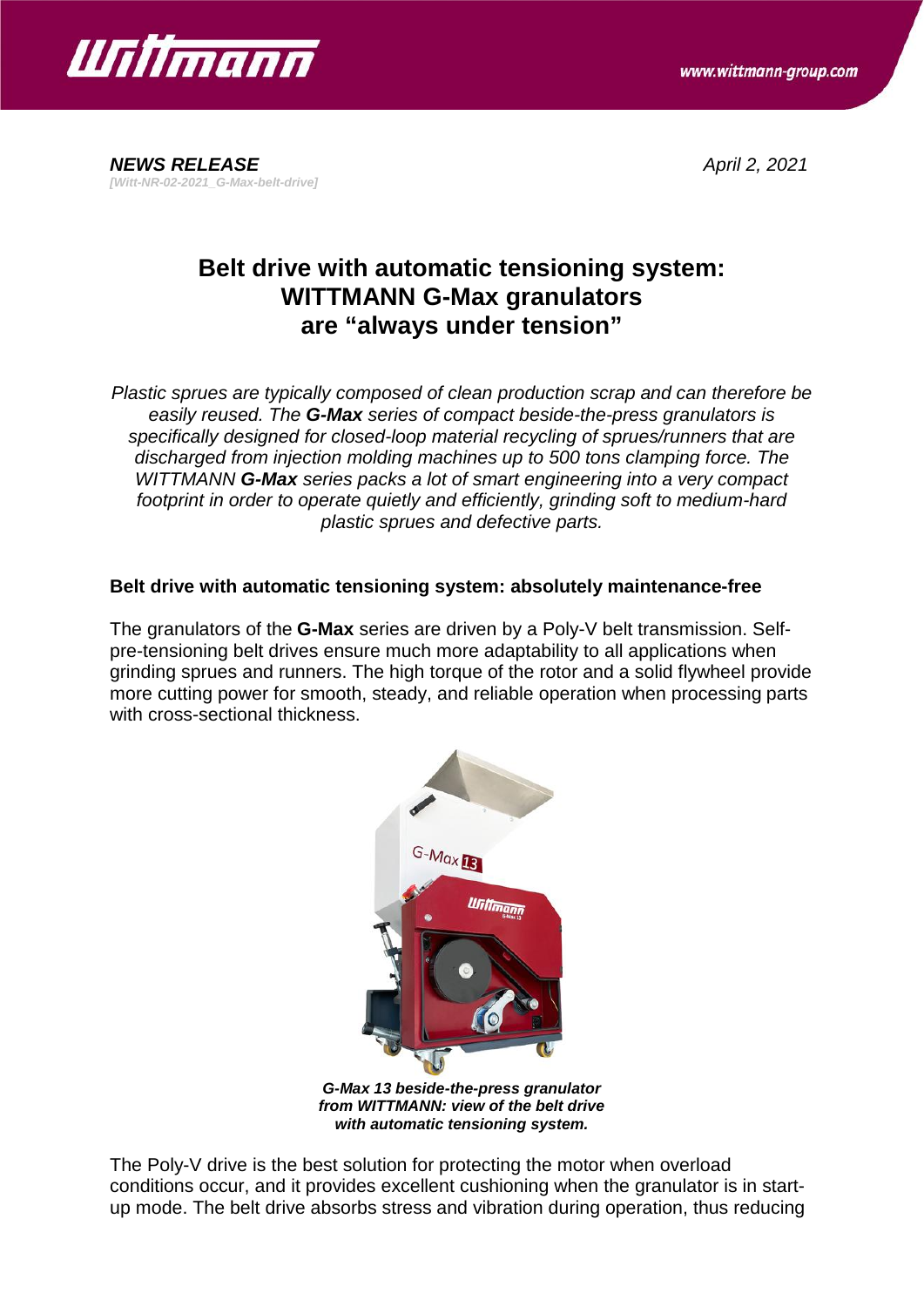

wear and preventing damage – an essential advantage when compared to a gear box and a gear motor. In addition, the belt and pulley operation is much quieter than a gear-based motor.

The belt drive is a maintenance-free system and provides high energy efficiency, ensuring the highest quality of the finished product at low operating costs. Downtime caused by preventive maintenance and the need to adjust the belt tension are completely eliminated.

A worn or loose belt can decrease cutting efficiency, and belt slippage can also lead to frequent granulator jams and can increase energy consumption. Regular checks on conventional belt drives are necessary in order to guarantee continuing and proper energy transmission from the motor to the rotor. WITTMANN's choice of solid rotor pulleys leads to a very cost-effective solution, achieving better cutting force without adding motor power.

And for small beside-the-press granulators, only WITTMANN is able to offer a belt drive with an automatic tensioning system.

------------------------------

## **The WITTMANN Group**

The WITTMANN Group is a globally leading manufacturer of injection molding machines, robots and auxiliary equipment for processing a great variety of plasticizable materials – both plastic and non-plastic. The group of companies has its headquarters in Vienna, Austria and consists of two main divisions: WITTMANN BATTENFELD and WITTMANN. Following the principles of environmental protection, conservation of resources and circular economy, the WITTMANN Group engages in state-of-the-art process technology for maximum energy efficiency in injection molding, and in processing standard materials and materials with a high content of recyclates and renewable raw materials. The products of the WITTMANN Group are designed for horizontal and vertical integration into a Smart Factory and can be interlinked to form an intelligent production cell.

The companies of the group jointly operate eight production plants in five countries, and the additional sales companies at their 34 different locations are present in all major industrial markets around the world.

WITTMANN BATTENFELD pursues the continued strengthening of its market position as a manufacturer of injection molding machines and supplier of comprehensive modern machine technology in modular design. The product range of WITTMANN includes robots and automation systems, material handling systems, dryers, gravimetric and volumetric blenders, granulators, temperature controllers and chillers. The combination of the individual areas under the umbrella of the WITTMANN Group enables perfect integration – to the advantage of injection molding processors with an increasing demand for seamless interlocking of processing machines, automation and auxiliaries.